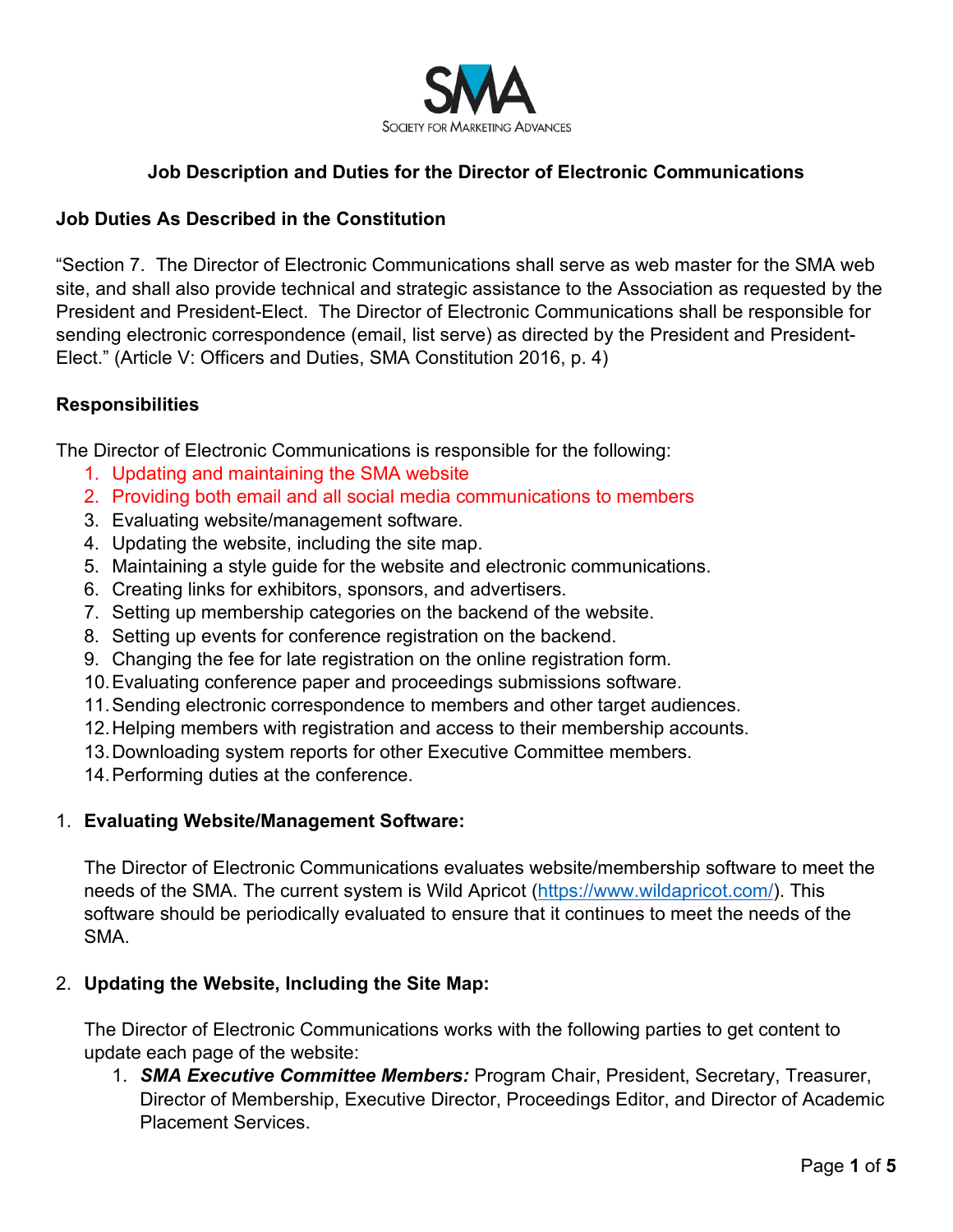- 2. *Event Chairs:* Doctoral Consortium Chair, Teaching Competitions Event Chair, Doctoral Student Competitions Event Chair, and Teaching Moments Chair.
- 3. *Board of Governors' Representatives:* Chair, Board of Governors and other Board of Governors' representatives.

The Director of Electronic Communications also updates the site map for the website and each of the following web pages:

- 1. **Home:** Call for Papers, Submit Your Work via Easy Chair, Hotel & Flight Deals
- 2. **About SMA**
	- a. Board of Governors (Current and Past)
	- b. Executive Committee (Current and Past)
	- c. SMA Distinguished Fellows
- 3. **Conference:** 
	- a. Upcoming Conference
		- i. Call For Papers
		- ii. Registration
		- iii. Proceedings Guidelines
		- iv. Program
		- v. Flight & Hotel Information
		- vi. Workshops
		- vii. Session Chair Instructions
	- b. Teaching Competitions
		- i. Distinguished Teaching Competition
		- ii. Innovations in Teaching Competition
	- c. Doctoral Student Competitions
		- i. Dissertation Competition
		- ii. Best Research Competition
	- d. Exhibitors, Sponsors, & Advertisers
	- e. Past Conference Programs

## 4. **Membership**

- a. Join SMA
- b. Membership Benefits
- c. Publications
	- i. Online Journal Access
	- ii. Conference Proceedings

## 5. **Resources**

- a. Academic Placement Services
- b. Doctoral Consortium
- c. Teaching Moments
- d. SMA Journals
- e. Journal Call for Papers
- f. Newsletters

## 3. **Maintaining a Style Guide for the Website and Electronic Communications**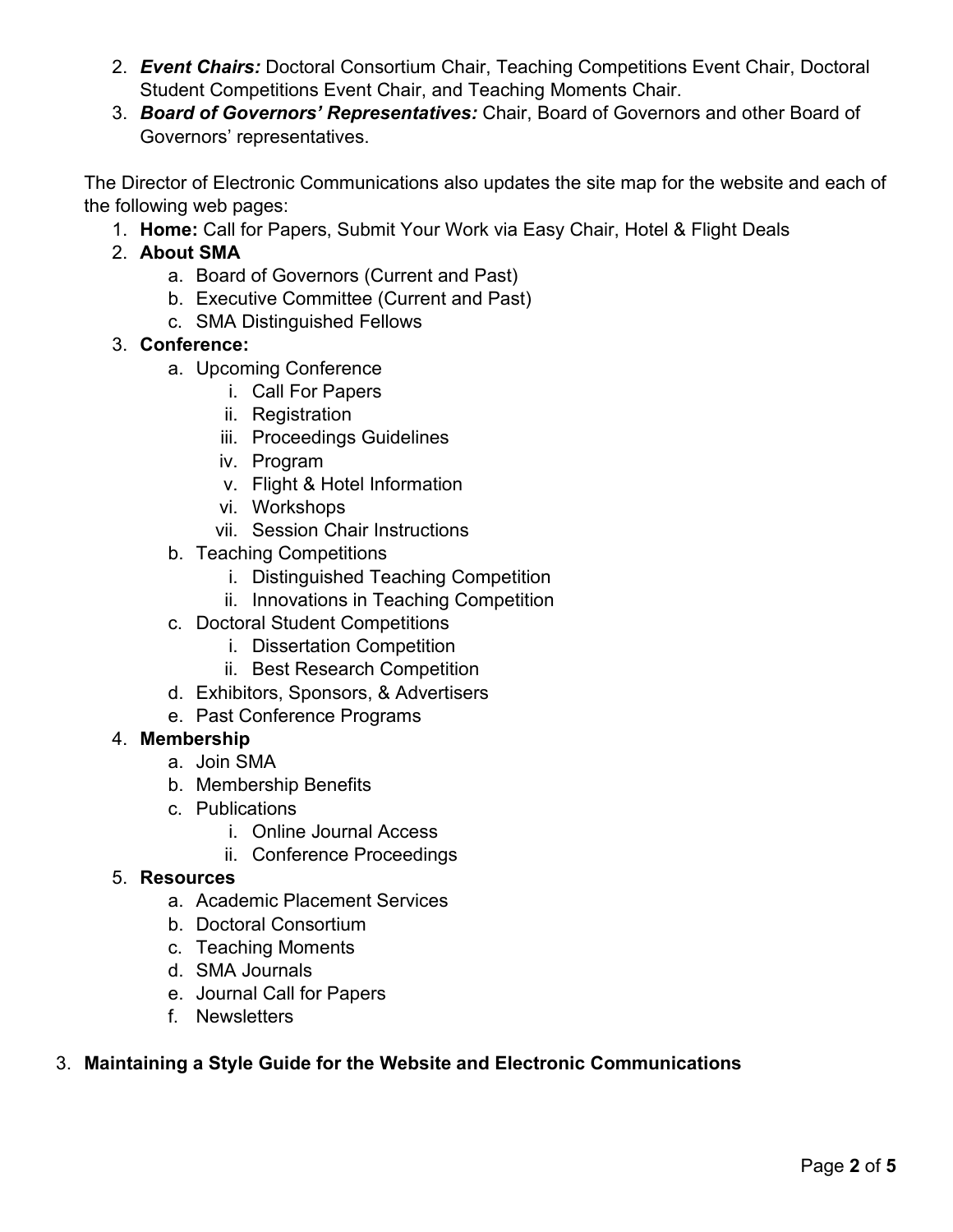The Director of Electronic Communications maintains a style guide for the website and electronic communications. This style guide is used to maintain consistency in the formatting and presentation of information conveyed through electronic communications.

## 4. **Creating Links for Exhibitors, Sponsors, and Advertisers:**

The Director of Electronic Communications works with the Executive Director on creating public and private links for exhibitors, sponsors, and advertisers to facilitate online payments for such activities.

## 5. **Setting Up Membership Categories on the Backend of the Website**

The Director of Electronic Communications sets up membership categories so members can select appropriate membership categories and pay for membership (\$50). The membership categories currently set up are:

- 1. Fellow
- 2. Regular
- 3. Student

# 6. **Setting Up Events for Conference Registration on the Backend**

The Director of Electronic Communications sets up the following conference events (including the event details, registration forms, registration types and settings with membership fees):

- 1. Applicant for Academic Placement Services (with associated fees)
- 2. Hiring for Academic Placement Services (with associated fees)
- 3. Society for Marketing Advances Conference (with associated fees):
	- a. Doctoral Consortium
	- b. Fellow
	- c. Regular
	- d. Student

# 7. **Changing the Fee for Late Registration on the Online Registration Form**

The Director of Electronic Communications changes the fee for late registration on the online registration form during the following periods:

- 1. October 2 27: \$50 fee increase on the early bird registration.
- 2. Week of the conference: an additional \$50 fee increase on the previous late fee.

Note, early bird registration is post-conference - October 1.

The Executive Committee voted for this fee structure for conference registration, effective for the 2018 SMA Annual Conference.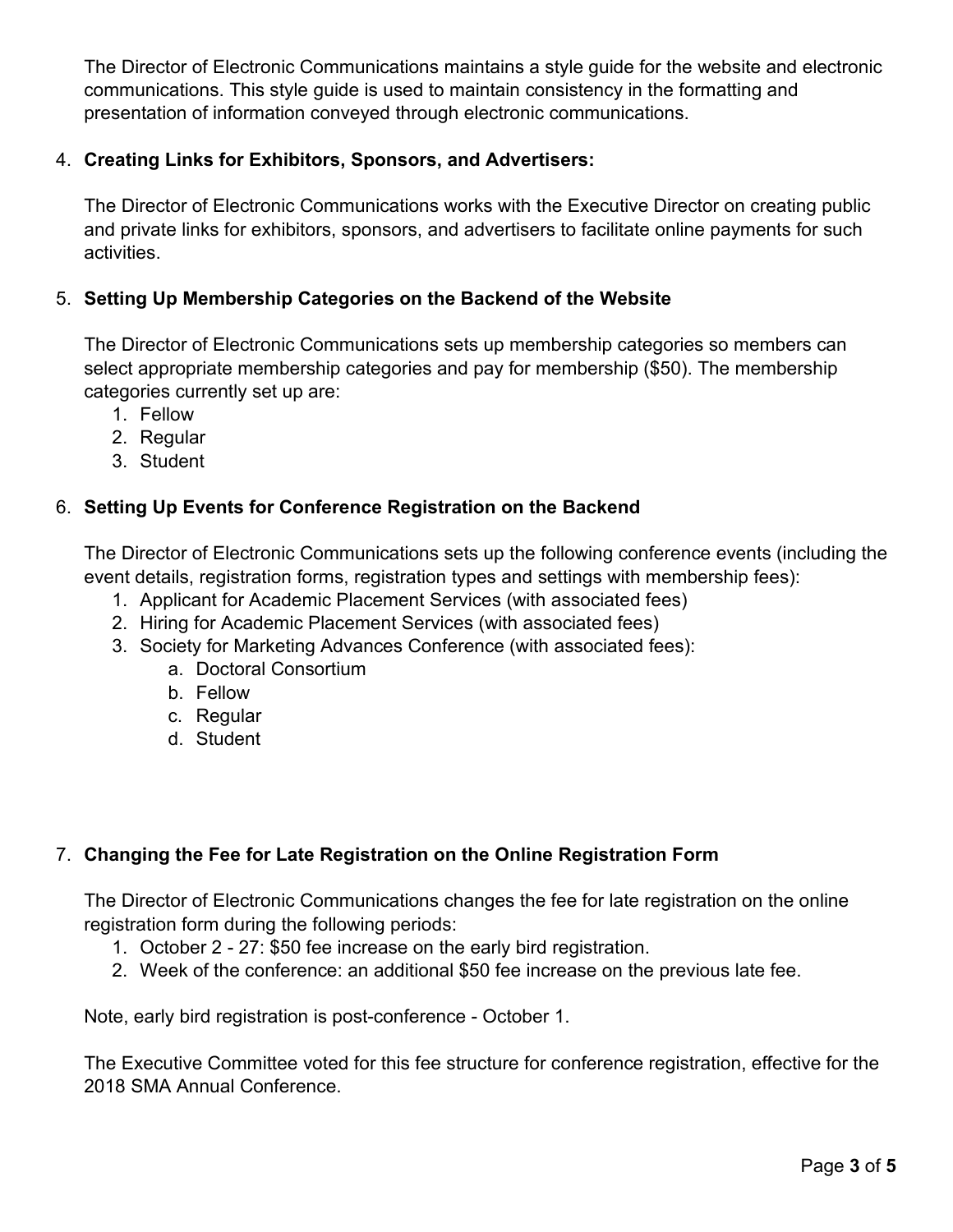| <b>Membership</b>          | <b>Early Bird</b><br><b>Registration</b><br>(Post-conference -<br>Oct. 1) | <b>Regular</b><br><b>Registration</b><br>(Oct. 2 - Oct. 27) | Late<br><b>Registration</b><br>(Week of the<br>conference) |
|----------------------------|---------------------------------------------------------------------------|-------------------------------------------------------------|------------------------------------------------------------|
| <b>Fellows and Regular</b> | \$350                                                                     | \$400                                                       | \$450                                                      |
| <b>Students</b>            | \$225                                                                     | \$275                                                       | \$325                                                      |
| <b>Doctoral Consortium</b> | \$275                                                                     | \$325                                                       | Not available                                              |

Note, after working with the SMA Treasurer on the payments workflow, conference registration will be set up for conferences starting with the 2019 SMA Annual Conference as follows:

Membership fee is first paid: \$50.

Then conference registration paid:

|                            | <b>Early Bird</b><br><b>Registration</b><br>(Post-conference - | <b>Regular</b><br><b>Registration</b><br>(Oct. 2 - Oct. 27) | Late<br><b>Registration</b><br>(Week of the |
|----------------------------|----------------------------------------------------------------|-------------------------------------------------------------|---------------------------------------------|
| <b>Membership</b>          | Oct. 1)                                                        |                                                             | conference)                                 |
| <b>Fellows and Regular</b> | \$300                                                          | \$350                                                       | \$400                                       |
| <b>Students</b>            | \$175                                                          | \$225                                                       | \$275                                       |
| <b>Doctoral Consortium</b> | \$225                                                          | \$275                                                       | Not available                               |

## 8. **Evaluating Conference Paper and Proceedings Submissions Software:**

The Director of Electronic Communications evaluates conference paper and proceedings submission software to meet the needs of SMA. The current recommended system is EasyChair [\(https://easychair.org\)](https://easychair.org/). This system should be reviewed periodically to ensure that it meets the needs of SMA.

## 9. **Sending Electronic Correspondence to Members and other Target Audiences:**

The Director of Electronic Communications sends electronic correspondence through the website/management software and the SMA's Gmail account [\(marketingadvances.org@gmail.com\)](mailto:marketingadvances.org@gmail.com). The following emails are sent to SMA members and other target audiences:

- 1. Calls for
	- a. Papers
	- b. Panelists
	- c. Newsletter Contributions
	- d. Nominations: Distinguished Fellow
	- e. Reviewers: Doctoral Dissertation Proposal Competition
- 2. Conference Submission Deadlines, Extensions, and Countdowns
- 3. Newsletters
- 4. Conference Registration